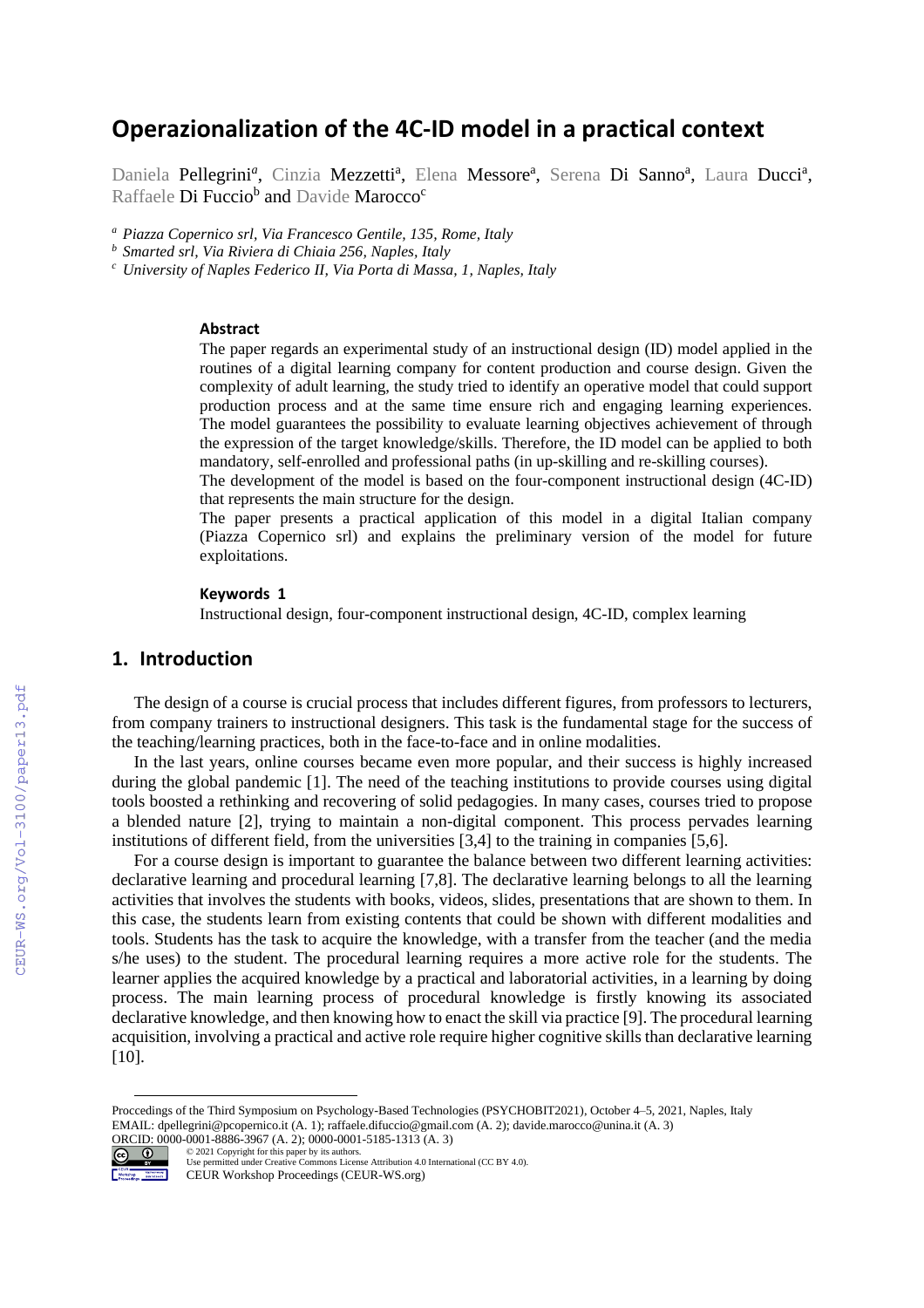When a instructional designer is developing a course should balance the two different learning modalities and this task is even more difficult when learning goes online, because procedural learning could be very difficult to be included.

Rooted instructional design methodologies are still present, in order to provide a clear direction in the course design. A methodological approach is represented by the Complex Learning, that is the integration of knowledge and attitudes finalized to the management to different skills [11]. The complex learning aimed at the training of complex skills and professional competencies. This approach is used for designing learning programs that cover a relevant span of time. The goal of the instructional designers is to achieve the learning transfer from the theoretical to the practical aspects. The results of these processes are unpredictable and provide a dynamic interaction. Nevertheless, this process could be managed applying the complex learning skills methodologies. In this view, the whole learning process is not a simple series of different learning practices but represents a continuous and fluid setting [12]. The fragmentation of complex learning tasks without a knowledge of the boundaries between the modules has a high degree of unsuccess. It is because it does not adhere to the real-work tasks: when a learner knows how to deal a specific activity, from its acquired knowledge, but does not know the interactions with the other parts, could have significative problems in applying it in the real field. This ambivalence represents the so called "Transfer paradox" [13].

The Instructional design (ID) theory supports the course designers in this process and a specific approach is called four-component Instructional Design (4C-ID) [13].

In the digital companies, the instructional design of courses and their digitalization from the traditional ones, is an open and daily challenge. The improvement under the technological side and the contextual events accelerated the process of the rethinking of the courses. These course providers need of rooted and well-structured methodologies, with schematic blueprint for a real use in practical contexts.

#### **2. Instructional design and four component Instructional Design (4C-ID)**

The 4C-ID model, was developed by Jeroen J. G. van Merriënboer, in partnership with Paul Kirschner [11,] is intensively used for the development of learning and training programs aimed at acquiring complex cognitive skills, starting from the fundamental stage of the Complex learning. [14].

This model is a tool for course and instructional design in a modular sense. These learning resources are developed in order to boost the implementation of problem-solving strategies and their understanding and automation. The model proposes four main components for each learning task:

- Learning task;
- Supportive information;
- Procedural information;
- Part-task practice.

Each of these four pillars represents a specific moment for the design of any specific learning activity and are crucial for the development of learning task inventory. Below a brief description of each component.

Learning task: these are the learning activities that proposes practical and laboratorial learning experiences. These are conceived on real problem related to the field of learning/teaching where for the achievement of the solution are needed skills, competences, and attitudes. This starts from the holistic approach for the complex learning. The aim is to propose activities for an experiential learning in order to transfer in a real environment the competences learnt. The single learning tasks has a high variability and different structures that implies different solutions. The instructional designer should define learning task with a progressive increase of difficulty.

**Supportive information:** represents the learning resources showed during a learning task or immediately before in order to create the right context. These includes data that could be important for the student aimed at the management of the problem solving, elaboration and reasoning. The students need the supportive information for a progress into the learning tasks or for advanced solutions of these, allowing the creation of connections between different learning tasks.

**Procedural information:** are crucial for the execution of routine tasks. Using this information, the students are able to handle recursive procedures and for an improvement of the skills. The procedural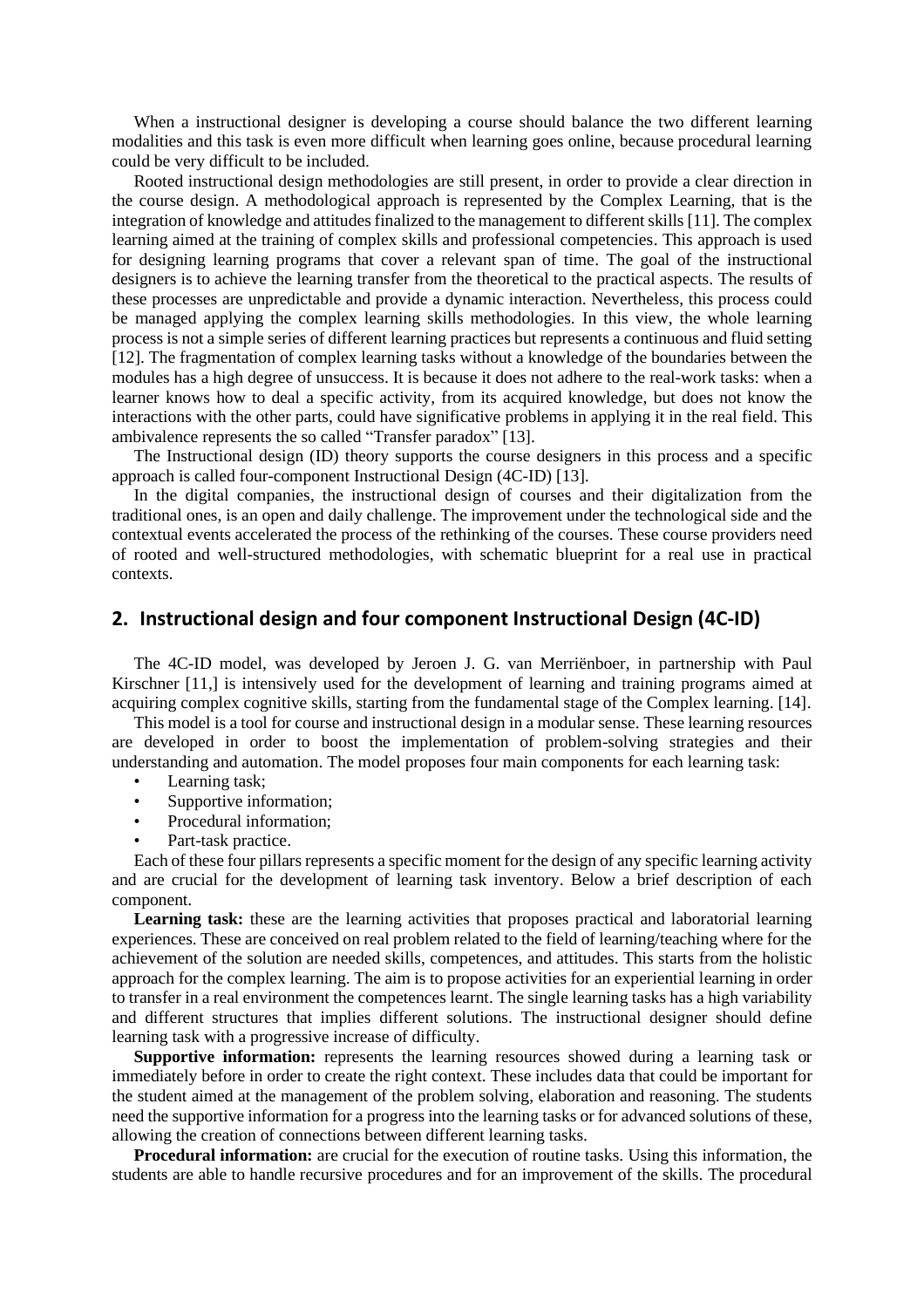information is important as an explanation tool for a specific problem. A specific aspect of this information is their presence in the timeline, these should be shown just-in-time during a specific learning task when needed.

**Part-task practice:** these are a facultative asset. These represents activities that train part of specific competences, covering different dimensions of complex skills. The Part-task practices could be automatized and are needed for the execution of complex learning tasks. These are proposed when the student knows a specific routine and could be internally o externally to a specific learning task. A typical use is for the creation of recurrent skills inside the learning tasks.

### **2.1. 10 steps to complex learning**

Based on the model a blueprint for complex learning is based on these four pillars. For the practical application of this model, in the literature is present a description of ten steps, that starts from the four pillar previously described, that aims for a correct design of learning courses. [11]. Each of part of the 4C/ID model (Learning task, Supportive information, Procedural information, Part-task practice) belongs to a specific design phase. The design of the learning tasks falls:

- in the step 1, the design of the learning tasks
- in the step 4, the design of the supportive information
- in the step 7, the design of the procedural information

in the step 10 the design of the part-tasks practice. These 4 steps represent the essential steps for an instructional design to complex learning. Between these steps there are 6 facultative steps that could be executed when needed.

The step 2 and the step 3 refer to the "Learning tasks" cluster. This cluster composed by the first three item represent the backbone of the learning course.

The step 2 is called "sequence task classes" and it is aimed to organize and itemize the different learning tasks in clusters, from the easier to the harder.

The step 3, called "Set performance objectives" allows the definition of standards for the evaluation of a certain performance. In this way it is possible the evaluation of the learning results and for receiving an appropriate feedback.

The steps 5 and 6 refer to the "Supportive information" cluster and provide resources as scaffolding for the students in order to fill the gap about the learning tasks. If the materials are well developed, these two steps could be not implemented. If the learning material as supportive information are new, these steps could be useful for well definition with in-depth analysis of to-be-acquired mental models and cognitive strategies [15]. The results of the analysis of the steps 5 and 6 provide the elements for the design of the supportive information.

The step 5 is called "Analyze cognitive strategies" and defines how the learners could handle the learning tasks and how they solve a specific task in a specific knowledge field.

The step 6 is called "Analyze mental models". It describes the way to approach the learning tasks and allow a metacognitive approach on students' mental models related to the task.

The steps 8 and 9 fall in the "Procedural information" cluster, with the need to be just-in-time during the learning task when is necessary.

As in the previous cluster, if the learning resources are available, these two steps are not necessary, and the step 7 (Design of the procedural information) will update the material and will cover a correct assignment.

The step 8 is called "Analyze cognitive rules", where the designer specifies the condition-action pairs that manage routine behaviours.

The step 9 is called "Analyze Prerequisite knowledge" works on the correct use of the correct cognitive rules related to the previous competences learnt by the students.

The final category "Part-task practice" has not additional tasks and represents the final one: step 10. In this case, this step designs additional activities aimed at providing a very high level of confidence in executing a recurrent task. This aspect is crucial when those skills could cause danger to life and limb, loss of expensive or hard to replace materials, or damage to equipment if not carried out properly and quickly. [11].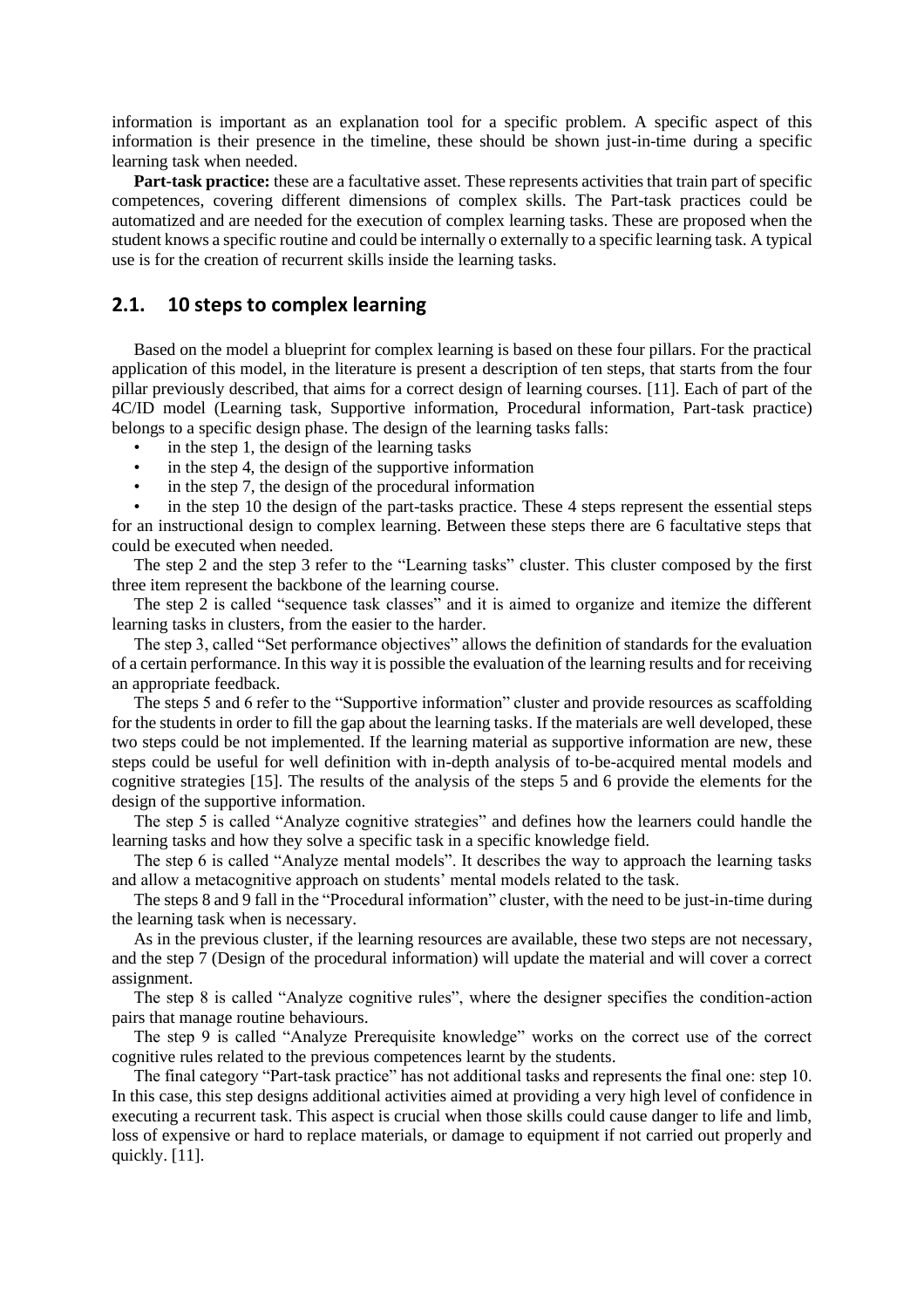# **2.1.1. ID matrix: objective and functions**

The need of adopting and customizing a design model in a digital learning company concerns both typically organizational issues about production and more typically training issues. Under the organizational point of view, the need to adopt an innovative and agile model concerns:

• allowing a homogeneous course design of the courses, beyond the differences and background of the different instructional designers,

• giving a reference design tool for course updates and evolutions, but also for any customization requested by the client,

- focusing on a unique reference system for micro-design training and assessment tools,
- capitalizing experience and codify a "learning task inventory" to reuse over time.

Adopting an agile and flexible model also means encouraging an approach that shows all possible training solutions, that can be creatively selected, without losing the coherence of the intervention. From the purely training point of view, the advantages of this method concern new and interesting opportunities to:

• mapping training and evaluation decisions and building complex and articulated interventions for different difficulty, guidance and support levels,

• encouraging an approach of concrete demonstration of competence and focus on expected behaviour rather than on formal objectives,

having an open but experience-oriented intervention system,

• referring to a learning map to be used to organize all project phases (from the content production, evaluation system, tutoring system, delivery rules in LMS),

• adopting, in addition to summative assessment models, continuous monitoring tools as progressive assessment.

From the organizational and training needs, basic model requirements were identified in:

- methodological accuracy and integrity,
- manageability and adequate design effort,
- adaptability to different contents,
- adaptability to different training methods.

### **2.1.2. Learning Activities Inventory**

When an instructional designer creates a learning activities inventory has to cover four main aspects listed below: [11]

• Variability; for a correct transfer of the learning and in order to prevent that the competences are learnt but with a great difficulty of application in real field, it is essential that the learning tasks differ among them. This variability should be under different aspects, as the type of exercise, the dimension of the learning tasks, etc.. The final goal for the student is to extract more general information from the active learning and from different tasks

• Task classes: this is another important aspect of the instructional design. The student could find huge hurdles if the learning tasks are immediately difficult. The tasks should have a gradual increase, starting from the simpler learning tasks to the activities that involve a more complex analysis and acquisition of knowledge. The task classes should be conceived in line with the flow, typical in gamification [16, 17]. The tasks should be designed balancing the knowledge of the learner with the difficulty of the tasks, when the learner is in the initial stages, its competence and skills are low and the learning tasks that it could handle needs to have a congruent level, at the same time when the competences improve, the tasks should not be too easy, maintaining an engagement for the student. The learning categories for each activity are called task class. Each task class have exercises at the same level.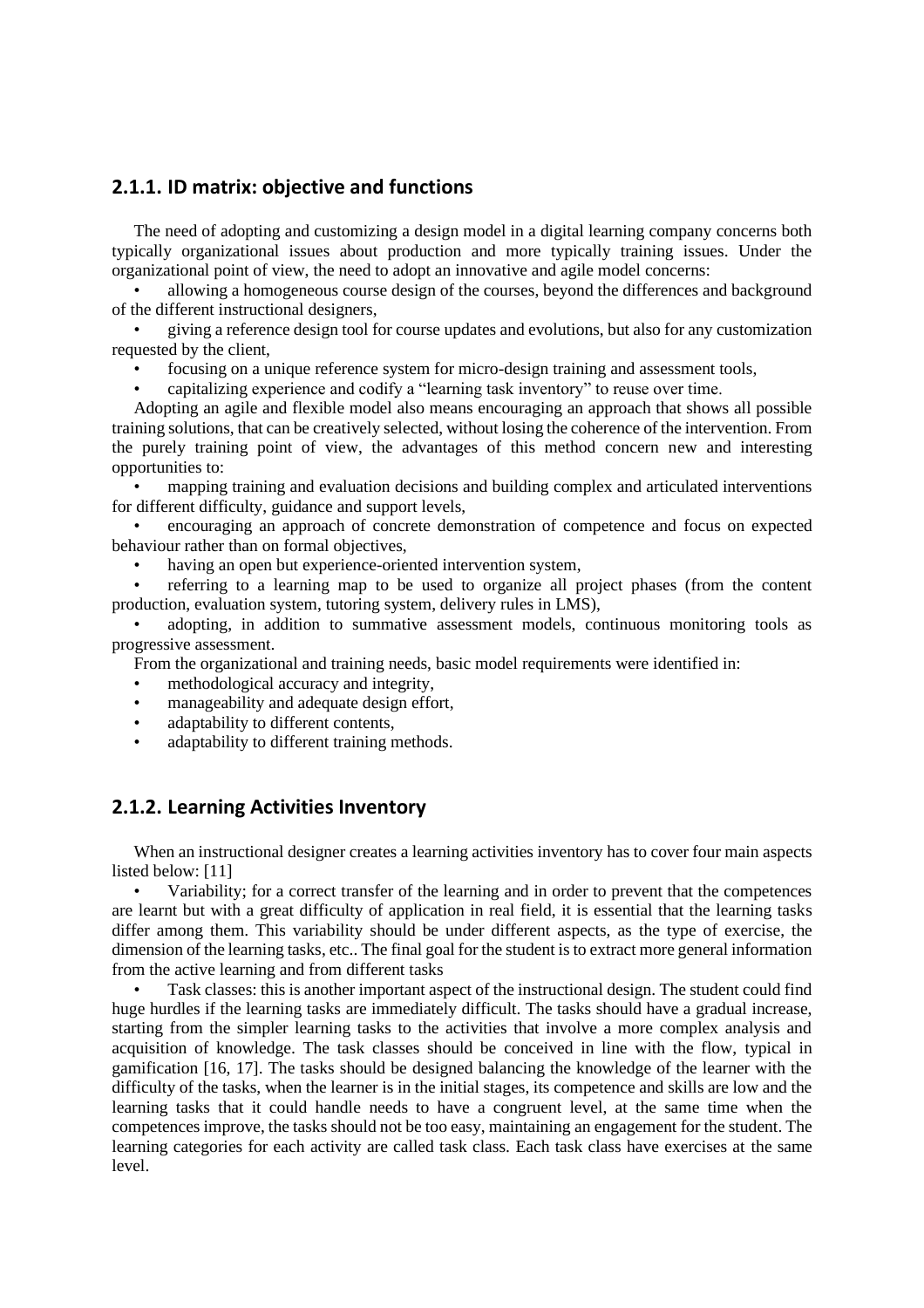Support and guidance: the support is product-oriented, because the focus is on the learning outcomes, while the guidance is process-oriented, and the main aspect to be covered is on the learning processes of the student. The support and guidance should be not homogeneous across the course. Their impact would decrease when the student is more confident and has learnt more elements. In each activity the support and guidance should have a slope, with a continuous decrease.

• Supportive versus procedural information: the first one is important for the non-recurrent tasks and explain how is organized a learning domain and how deal with it. The supportive information is the base to facilitate the development of new mental schemes that are useful for potential crosslink between arguments and previous cognitive schemes. All these information is transversal for all the learning activities. On the contrary, the procedural information is relevant for the recurrent tasks, that are reproduced as routines.

## **2.2. ID model operazionalization**

During the research, a first version of the design model was created. In the tools all theoretical ideas and didactic choices are collected and condensed into a single design matrix. For the creation of this file the authors used the ten steps 4C/ID model described above. In this section we show the different parts of the files without the order of development (all the steps of the methodology were followed in the current order).

The authors created it as a Microsoft Excel worksheet, this first version is intended to provide an agile tool in the experimental stage. After an adequate use and the collection of improvement inputs, a new software version will be realized to give instructional designers a more advanced tool.

The Microsoft Excel file consists of several parts, of which the central part is a "design matrix". The file consists of several spreadsheets, divided into:

- "operative spreadsheets" in which the instructional designer can operate,
- "support spreadsheets" that collect all the design model information used in the "design matrix".

|                            | Operative spreadsheets                                                                                                                                                                                                                                                                                   |
|----------------------------|----------------------------------------------------------------------------------------------------------------------------------------------------------------------------------------------------------------------------------------------------------------------------------------------------------|
| <b>General Information</b> | Provides summary information about Project<br>Management (start/delivery date, budget,<br>order code, preliminary indications).                                                                                                                                                                          |
| <b>Project Analysis</b>    | Briefly contains preliminary scenario<br>information, as: training method, type of<br>content, number of participants, skills entry<br>levels, objectives and organization goals, but<br>also planned budget. A calculated field<br>summarizes estimated costs given by<br>Instructional Design choices. |
| Job, Skills, Design        | Shows the spreadsheet with the design matrix<br>(explanation below).                                                                                                                                                                                                                                     |

#### **Table 1**

Operative spreadsheets

Performance assessment Contains the "evaluation methods inventory" (linked in the design matrix) and provides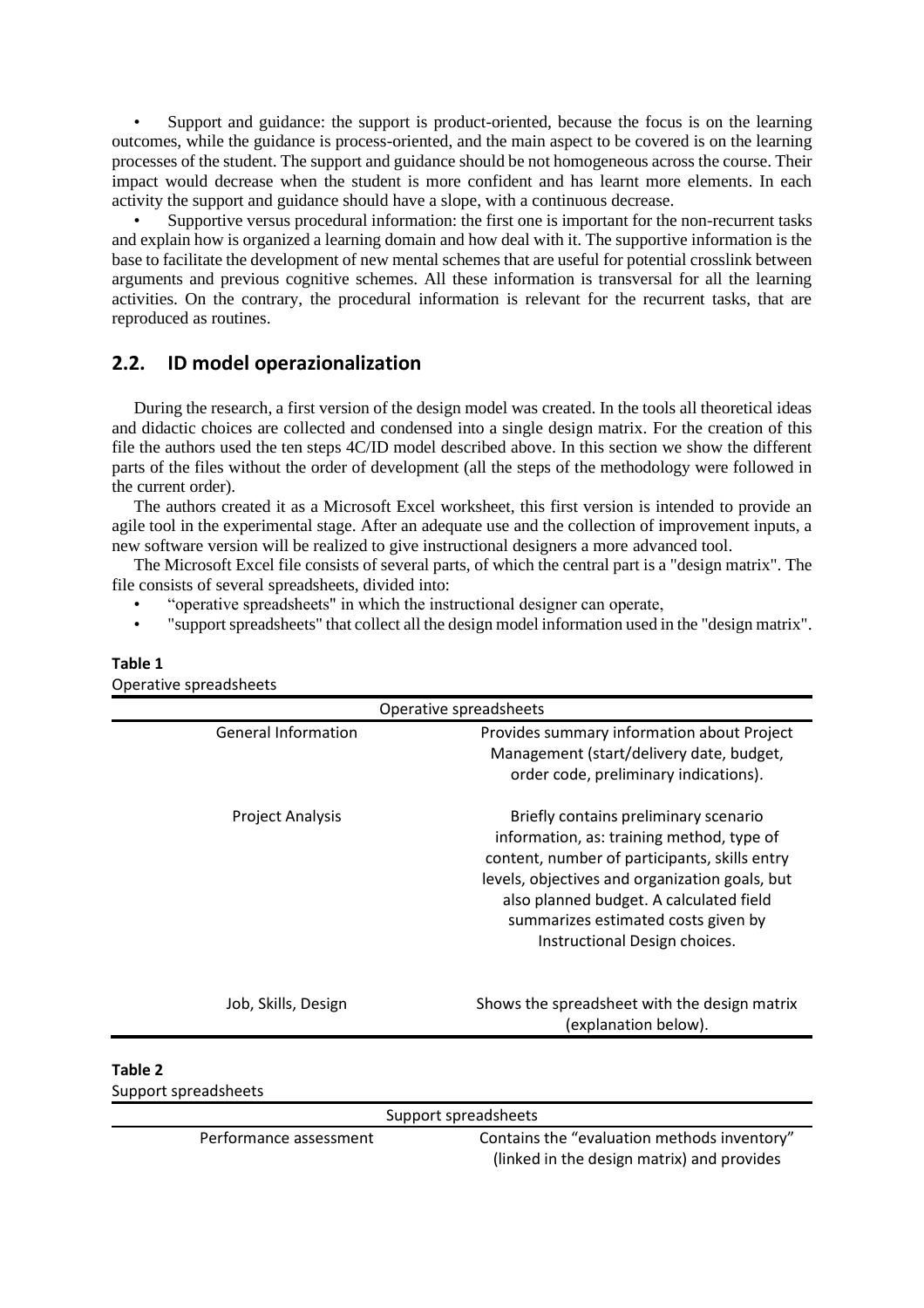|                               | indication of measurement scales, control and<br>delivery models.                                                                                            |
|-------------------------------|--------------------------------------------------------------------------------------------------------------------------------------------------------------|
| Learning activities inventory | Includes the "training methods inventory"<br>classifying each method by number of<br>participants, delivery models, delivery times<br>and budget estimation. |
| Evaluation model              | Reference for multidimensional assessment<br>(linked in the design matrix)                                                                                   |
| Objective lexicon             | Utility for the action verbs that can be used to<br>write learning outcomes in the design matrix.                                                            |

The design matrix sheet called "Job, skills, design" is explained through its different parts corresponding to the design phases.

The name of this section highlights the purpose of the tool. It links the instructional design with professional role and target skills by a strong reference to experiential learning.

Starting from the professional role analysis (job description and skills mapping), the first activity is to define the learning outcomes based as training objectives.

|               | Canale scelto<br>Blended (full digital) |                                                                                                                   |                                                                                                                                                                                                                                                         |                                                   |
|---------------|-----------------------------------------|-------------------------------------------------------------------------------------------------------------------|---------------------------------------------------------------------------------------------------------------------------------------------------------------------------------------------------------------------------------------------------------|---------------------------------------------------|
|               |                                         | dal ruolo ai comportamenti osservabili in esame                                                                   |                                                                                                                                                                                                                                                         |                                                   |
| <b>CODICE</b> | <b>MACRO ATTIVITA'</b>                  | <b>MICRO ATTIVITà</b>                                                                                             | <b>LEARNING OUTCOME</b><br><b>COMPORTAMENTO OSSERVABILE</b><br>(action, standards,<br>conditions, tool&objects)                                                                                                                                         | <b>Attività</b><br>Ricorrente /<br>non ricorrente |
|               | Definire la metodologia<br>del corso    | Selezionare il metodo<br>coerente con la<br>numerosità di<br>partecipanti, il tempo e il<br>budget a disposizione | Essere in grado di valutare le variabili<br>specifiche di ogni singolo contesto<br>formativo per selezionare, tra i metodi<br>coerenti, il metodo più adeguato ai vincoli<br>della situazione (tempi, costi,<br>somministrazione, risorse disponibili). | Non ricorrente                                    |

**Figure 1**: Screenshot of the design matrix sheet called "Job, skills, design". The contents are in italian.

First, we must describe work activities of the target job profile, both at macro and micro level (it means analytically describe activities to be carried out). After this, the micro-activity is linked to "observable competent behaviour" in a unique way to and it represents the learning outcome and objective of training. The learning outcome / objective is defined by the concepts of: action, standard, conditions, tools&object.

At this stage the distinction between recurring and non-recurring activities is relevant, which will be fundamental in the definition of training activities.

It should be noted that a job of the role can be divided into several micro-activities, some of which can be of a recurrent type and therefore represent preliminary activities or entry requirements to the course.

Recurrent activities, developed in the step 10 for the design of the Part-tasks practices, are the routine activities that are part of the work (e.g. in the activity of "monitoring new tenders and contracts", the routine component of the activity is the part of "access to the monitoring platform, display of new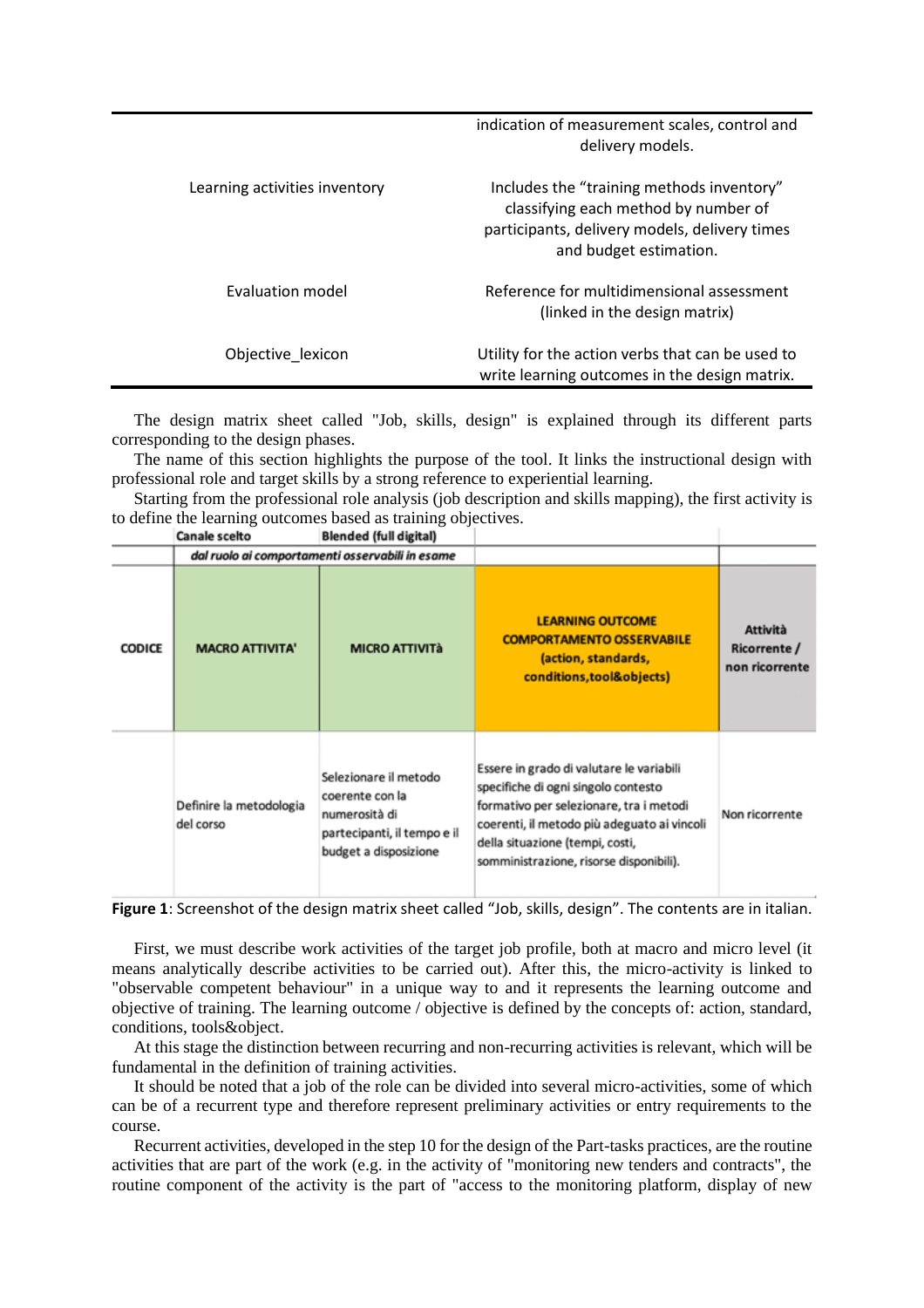reports and consultation of information". While the non-recurring activity is "the analysis of the single tender matching the requested characteristics ".

The second section deals with the possibility of coordinating the definition of learning outcomes with a set of taxonomies and skills frameworks. For now, 6 different taxonomies have been integrated in the model:

- Bloom Taxonomy of teaching objectives
- ECF: ICT skills (e-CF 3.0 CWA Part 3)
- CEFR: language skills
- Key competences for lifelong learning
- Entrecomp: entrepreneurial skills
- Digcomp for digital skills.

• All these frameworks are valued and filled out according to the aims and requests of the course in design.

|                                 |                                                              |                                                         |                                                                                              |      | Inquadramento competenze                                                         |                                                                   |                                                                                                                                 |                                 |                                                                                                                               |
|---------------------------------|--------------------------------------------------------------|---------------------------------------------------------|----------------------------------------------------------------------------------------------|------|----------------------------------------------------------------------------------|-------------------------------------------------------------------|---------------------------------------------------------------------------------------------------------------------------------|---------------------------------|-------------------------------------------------------------------------------------------------------------------------------|
|                                 |                                                              |                                                         |                                                                                              |      | <b>DIGCOMP</b>                                                                   |                                                                   |                                                                                                                                 |                                 |                                                                                                                               |
| <b>RIF. BLOOM</b><br>rivisitato | e-CF<br>Quadro<br>europe<br>o delle<br>compet<br>enze<br>ICT | QCER<br>comun<br>e<br>europe<br>o di<br>riferime<br>nto | <b>Quadro Compet</b><br>enze<br>Chiave<br><b>Europe</b><br>e (Key<br><b>Compet</b><br>ences) | OMP) | <b>AREA DI</b><br><b>ENTREC COMPETENZA</b><br><b>DIGITALE</b><br><b>DIGICOMP</b> | <b>COMPETENZA</b><br><b>DIGITALE</b>                              | <b>DESCRIZIONE</b><br><b>DELLA</b><br><b>COMPETENZA</b>                                                                         | <b>LIVELLO</b><br><b>SCELTO</b> | <b>DEFINIZIONE</b><br><b>LIVELLO</b>                                                                                          |
| Valutazione                     |                                                              |                                                         |                                                                                              |      | <b>RISOLVERE</b>                                                                 | 5_3_Utilizzare<br>in modo cre<br>ativo_le_tecno<br>logie digitali | Utilizzare gli<br>strumenti e le<br>tecnologie<br>digitali per<br>creare<br>conoscenza e<br>innovare<br>processi e<br>prodotti. | 8                               | A un livello<br>avanzatissim<br>o e super<br>specializzato,<br>sono in<br>grado di:<br>- creare<br>soluzioni per<br>risolvere |

**Figure 2**: The image shows the second section that deals with the possibility of coordinating the definition of learning outcomes with a set of taxonomies and skills frameworks.

| <b>Learning TASK + valutazione</b>                                                                                                                                                                  |                                                                                                                       |                                         |  |  |  |
|-----------------------------------------------------------------------------------------------------------------------------------------------------------------------------------------------------|-----------------------------------------------------------------------------------------------------------------------|-----------------------------------------|--|--|--|
| <b>LEARNING TASKS</b><br>/ ATTIVITA' DIDATTICHE                                                                                                                                                     | <b>PERFORMANCE ASSESSMENTS</b>                                                                                        | <b>Strumento per la valutazione</b>     |  |  |  |
| <b>ANALISI WHAT IF -</b><br>Distinguere tra diverse<br>tipologie di strumenti di<br>formazione digital, definire le<br>caratteristiche peculiaridel<br>metodo in base allo<br>scendario disponibile | Dati 3 casi l'utente è in grado<br>di compiere la scelta del<br>metodo motivandola rispetto<br>alle variabili fornite | griglie auto-valutazione -<br>checklist |  |  |  |

**Figure 3**: Third part of the design matrix named "Learning Task and Performance assessment"

Third part of the design matrix regards the definition of each "Learning task and Performance assessment". This is the central part of the 4C/ID model adopted, developed with the first three steps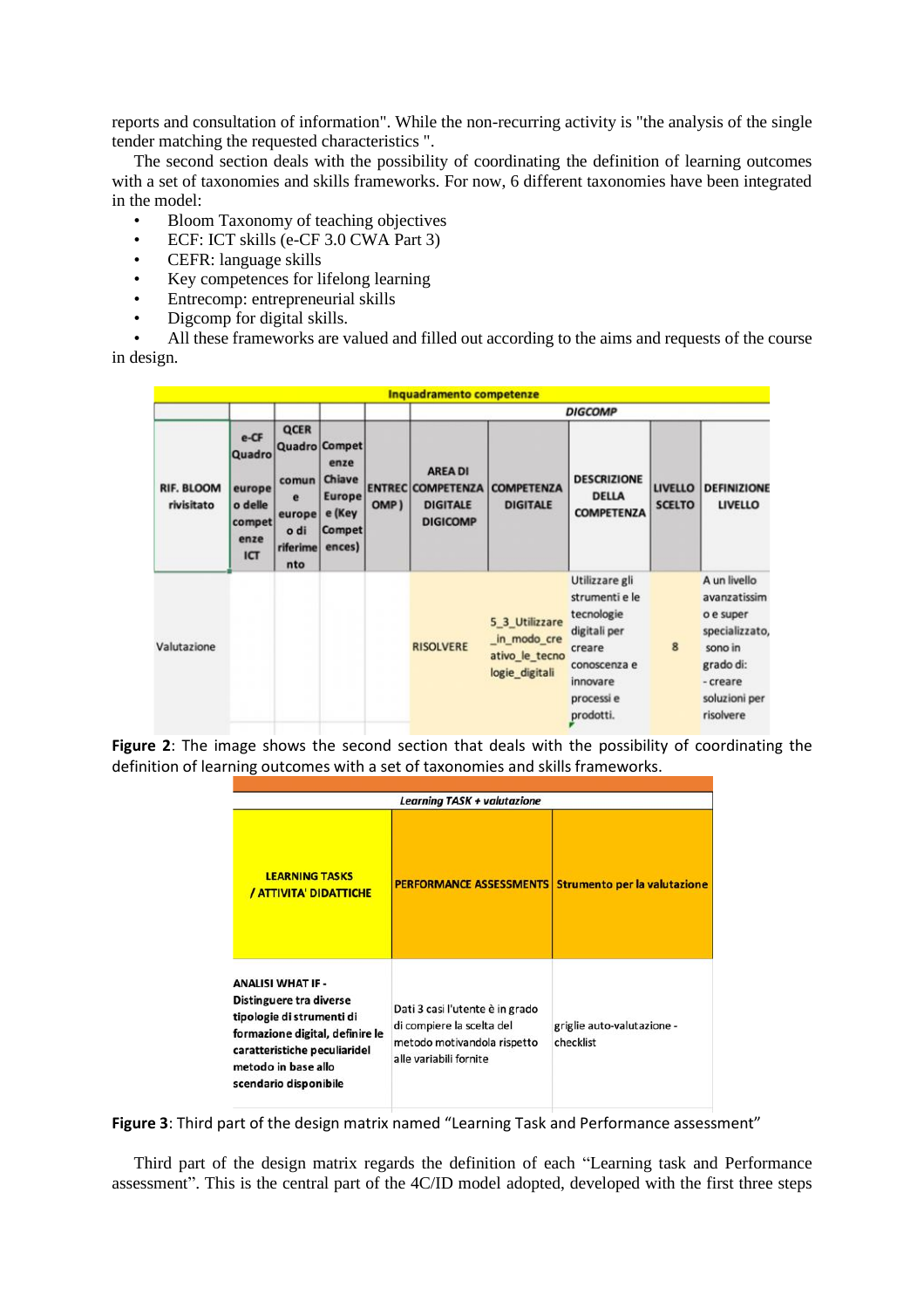(Design the learning tasks), because it allows to combine in a single learning outcome both the experiential learning activity and its evaluation tool. The unification of these two activities has some fundamental advantages.

First of all, it allows to identify learning activities that are strongly connected to the job, such as exercises, simulations, and experiments, in which experience is put into play as is the learning main vector. On the other side, it allows to base the evaluation system design directly on the practical activity, rather than on the dimension of knowledge. And that moves evaluation from focusing on conformity (in accordance with course design system, alias "assessment on contents") to focusing on the real objective, as job behaviours' improvement (expected performance).

In addition to the ordinary summative assessment, this method also enriches the evaluation results, by providing the adoption of:

- progressive assessment models,
- self-evaluation protocols.

In practice it's necessary to proceed first to the choice of the learning task, and therefore to move on to the performance assessment and the related evaluation tool.

After this, all information about learning task is to be defined. Starting from the learning task declination as experiential and inductive activity, it is classified by the type of learning task:

- Self-evaluation.
- Exercise & practice
- **Explanation**
- Self-study
- **Materials**

And then the specific learning activity is selected. The tool uses the support sheet "Learning Task Inventory" to propose a set of possible delivery activities to be chosen and micro-designed.

The selected learning tasks must match variability and increasing level of complexity criteria. In the case of activities at the same level of complexity, variability between learning tasks must be guaranteed.

| <b>Tipo learning task</b><br>(illustrated problems,<br>analogous task, workout<br>example, reverse task,<br>imitation task, goal-free<br>problem, completion task | Attività di erogazione | Definizione attività | <b>Strumenti Proposti</b> | <b>CLASS TASK (o</b><br>SUBTASK)<br>Support & guidance -<br>difficoltà<br>incrementale e<br>minore guida) | <b>Codice del learning</b><br>task precedente |
|-------------------------------------------------------------------------------------------------------------------------------------------------------------------|------------------------|----------------------|---------------------------|-----------------------------------------------------------------------------------------------------------|-----------------------------------------------|
|-------------------------------------------------------------------------------------------------------------------------------------------------------------------|------------------------|----------------------|---------------------------|-----------------------------------------------------------------------------------------------------------|-----------------------------------------------|

**Figure 4**: The image represents the categories to be filled in the sheet: when the instructional designer chooses a learning tasks as to define the "Class task" included the level of support & guidance.

Identifying a learning task, the CLASS TASK level, based on one of the four aspect for the creation of learning task inventory, must be defined in terms of the level of Support & Guidance (high, medium, low, none). It must progressively decrease according to the increase in user skills. The user progressively becomes competent and autonomous during the course. In the spreadsheet it is possible to link a learning activity to a previous and propaedeutic one.

For learning activity classification (managed with the step 2 of 4C/ID) the tool automatically incorporates all the information in terms of effort and costs estimate of each activity.

In fact, the sheet "learning task inventory", every activity is classified with information about:

- participants (for all, single, small group, class group)
- in presence and/or digital
- type of delivery and digital content support (in house/outside, videoconference, AR, VR, bulletin boards, collaboration tools, presentations, editing tools, ... etc.)
- teacher / subject expert availability
- design and delivery effort estimate for classroom activities
- design and delivery effort estimate for digital activities
- estimated costs for classroom activities
- estimated costs for digital activities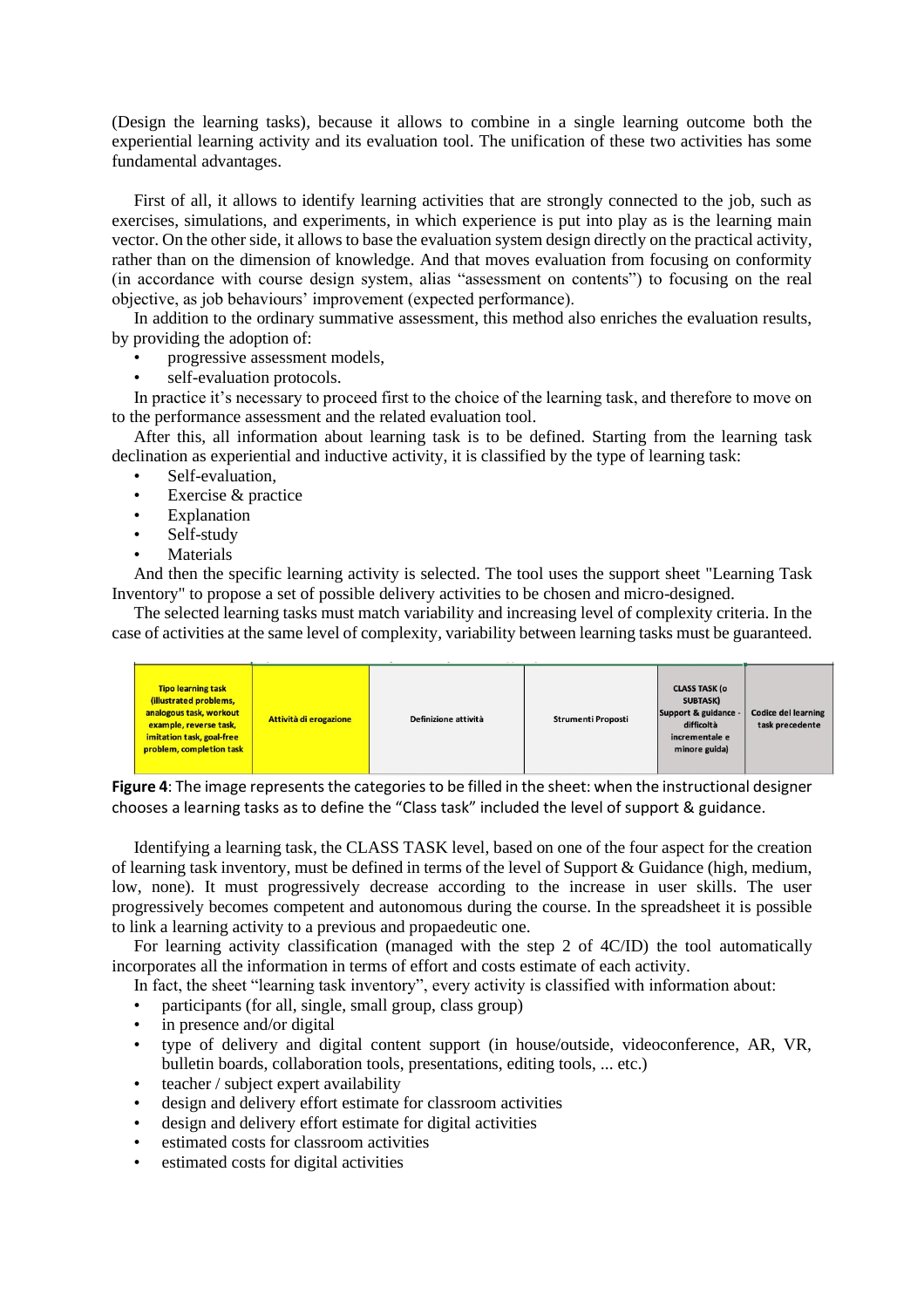Last step is the definition of Procedural information (typically those given in digital tools and platforms), designed in the step 7. These are all the information that support students in the routine activities related to the learning task and concern:

- Procedural information: those are essentially help information and/or synthetic instructions (step 7)
- Cognitive rules: those are information about how to practically manage the give exercise (step 8)
- Constituent knowledge: those are the fundamental knowledge at stake in the performance of the test (step 9)

The final step is the definition of the Part Task Practice (step 10 of the design) for the activities defined as recurrent. In this case the sub-activities to be trained and/ or guaranteed to enable the student in the execution of the task are indicated. As well as the technical abilities, soft skills can also be indicated.

Then it is necessary to explain problem solving activity requested by the learning activity under 4 different conditions:

- Supportive information: information about how to manage the activity (examples, process diagrams, theoretical model, useful information, etc.),
- Support & Guidance: feedback indications, with contextualized suggestions for resolving the activity,
- Cognitive strategy: rules and problem solving process implied in the exercise,
- Mental model: (knowledge map): structure of information related to the problem.

For schematizing the components of the 4C/ID model and the elements of the design matrix, we refer to the pyramid of Miller [18] for evaluation: (1) Knows, (2) Know How, (3) Show How, (4) Does. It is clear from this schematization that experiential learning tasks are positioned at the top of the pyramid. At levels 3 and 4 there are more experiential activities and objectives.



**Figure 5**: Pyramid of Miller [18] for evaluation.

Procedural information (in recurrent components) and part-task practice, concern useful knowledge for the activity execution.

Supportive information concern about information and cognitive strategies related to problem solving that are the basis of the execution of the learning task.

There is a substantial evolution of digital learning from a content-oriented approach to an experience-oriented approach. This means strongly moving the instructional design from the verification of the teachings to the evaluation of real tasks execution in a perspective of people readiness to job challenges. An experiential approach not only adapts to adult education, but especially in digital contexts.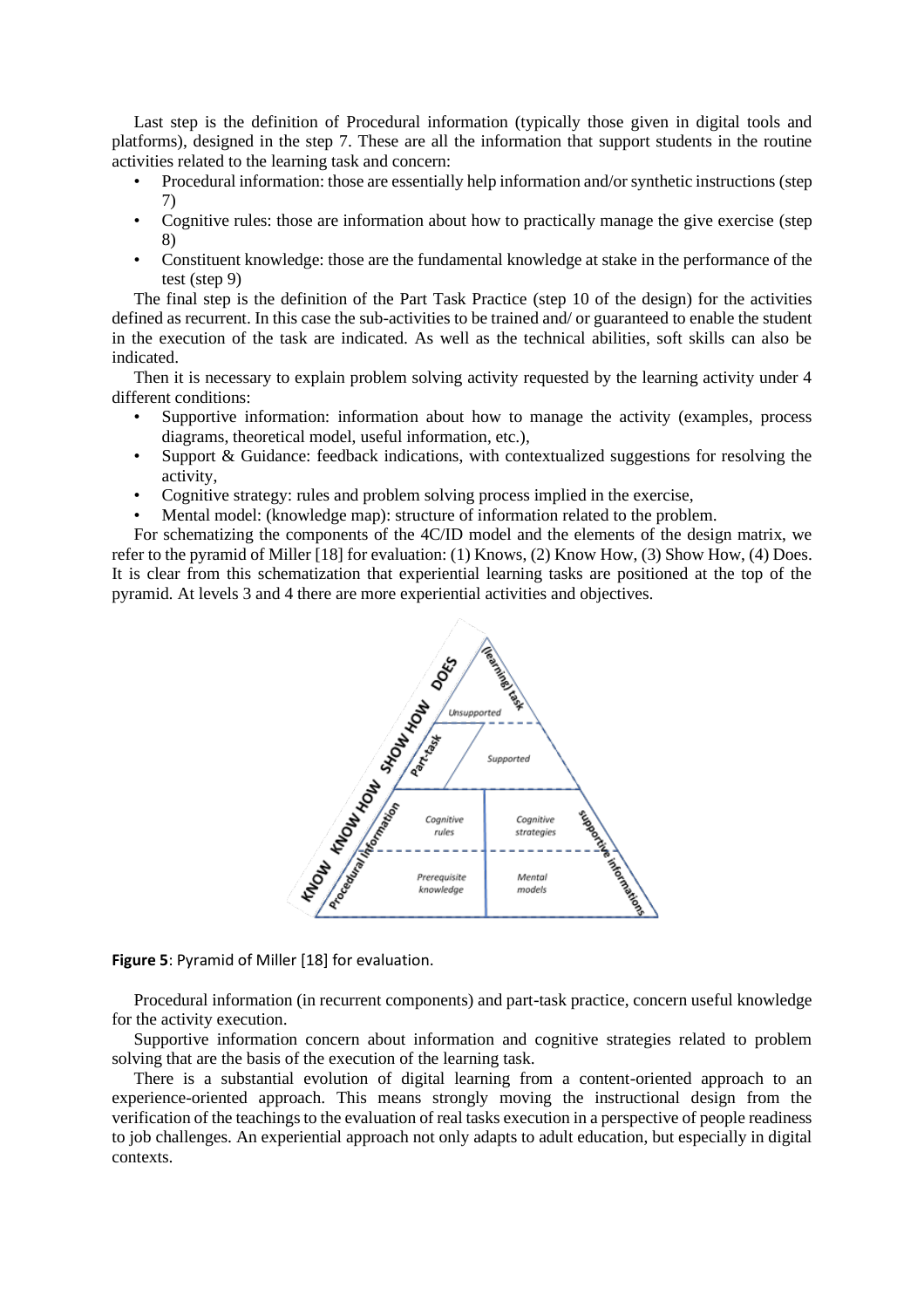#### **3. Conclusions and next steps**

The experimentation of the 4C/ID model was immediately interesting for the important focus on experientiality and evaluation models that allow the company instructional designers to focus on target behaviors rather than on content.

This opportunity represents an important vector for transforming learning programs in a new blended/hybrid perspective by strongly focusing on methods rather than on tools functions and power. Today, for a digital learning company, it becomes increasingly important to propose complex training programs without constraints of technological chances or barriers due to users' level of digitalization. It is also strategic enhancing the experiential learning methods to rapidly increase the learning impact on operative results in companies.

The paper proposes a practical guide for instructional designer, with a tool created on the 4C/ID model. The tool aims to be a simple and useful device for learning provider, in the definition of a course considering contextual aspects of the design, including budgeting, management of resources and incidental issues, starting from the Complex Learning methodology.

For those reasons, the research next steps will concern:

• the practical experimentation of the design model on specific needs in a real client context, evaluating its implementation and the outcomes regarding the learning objectives,

• the theoretical study on how effectively analysing learning impact on professional and organizational goals.

### **4. References**

- [1] Lynch, M. (2020). E-Learning during a global pandemic. Asian Journal of Distance Education, 15(1), 189-195.
- [2] Limone, P., & Di Fuccio, R. (2021). teleXbe 2021-The role of technologies in education and new trajectories of blended learning. In Technology Enhanced Learning Ecosystems for Blended Education - teleXbe, vol-2817, ceur.
- [3] Toto, G. A., & Limone, P. (2020). Hybrid digital learning environments for college student education. In Second Symposium on Psychology-Based Technologies Psychology-Based Technologies PSYCHOBIT 2020, vol-2730,. ceur.
- [4] Limone, P.(2021). teleXbe 2021- Towards a hybrid ecosystem of blended learning within university contexts. In Technology Enhanced Learning Ecosystems for Blended Education teleXbe, vol-2817, ceur.
- [5] Calvo, S., Lyon, F., Morales, A., & Wade, J. (2020). Educating at scale for sustainable development and social enterprise growth: The impact of online learning and a massive open online course (MOOC). Sustainability, 12(8), 3247.
- [6] Beinicke, A., & Bipp, T. (2018). Evaluating training outcomes in corporate e-learning and classroom training. Vocations and learning, 11(3), 501-528.
- [7] Anderson, J. R. (1982). Acquisition of cognitive skill. Psychological Review, 89, 369–406.
- [8] Schunk, D. H. (1996). Learning theories (2nd ed.). Englewood Cliffs, NJ: Prentice-Hall.
- [9] Hong, J., Pi, Z., & Yang, J. (2018). Learning declarative and procedural knowledge via video lectures: Cognitive load and learning effectiveness. Innovations in Education and Teaching International, 55(1), 74-81.
- [10] Anderson, J. R. (1995). Cognitive psychology and its implications (4th ed.). New York, NY: WH Freeman
- [11] Van Merriënboer, J. J., & Kirschner, P. A. (2017). Ten steps to complex learning: A systematic approach to four-component instructional design. Routledge.
- [12] Ragan, T. J., & Smith, P. L. (2004). Conditions Theory and Models for Designing Instruction.
- [13] Kirschner, P., & Van Merriënboer, J. (2008). Ten steps to complex learning a new approach to instruction and instructional design.